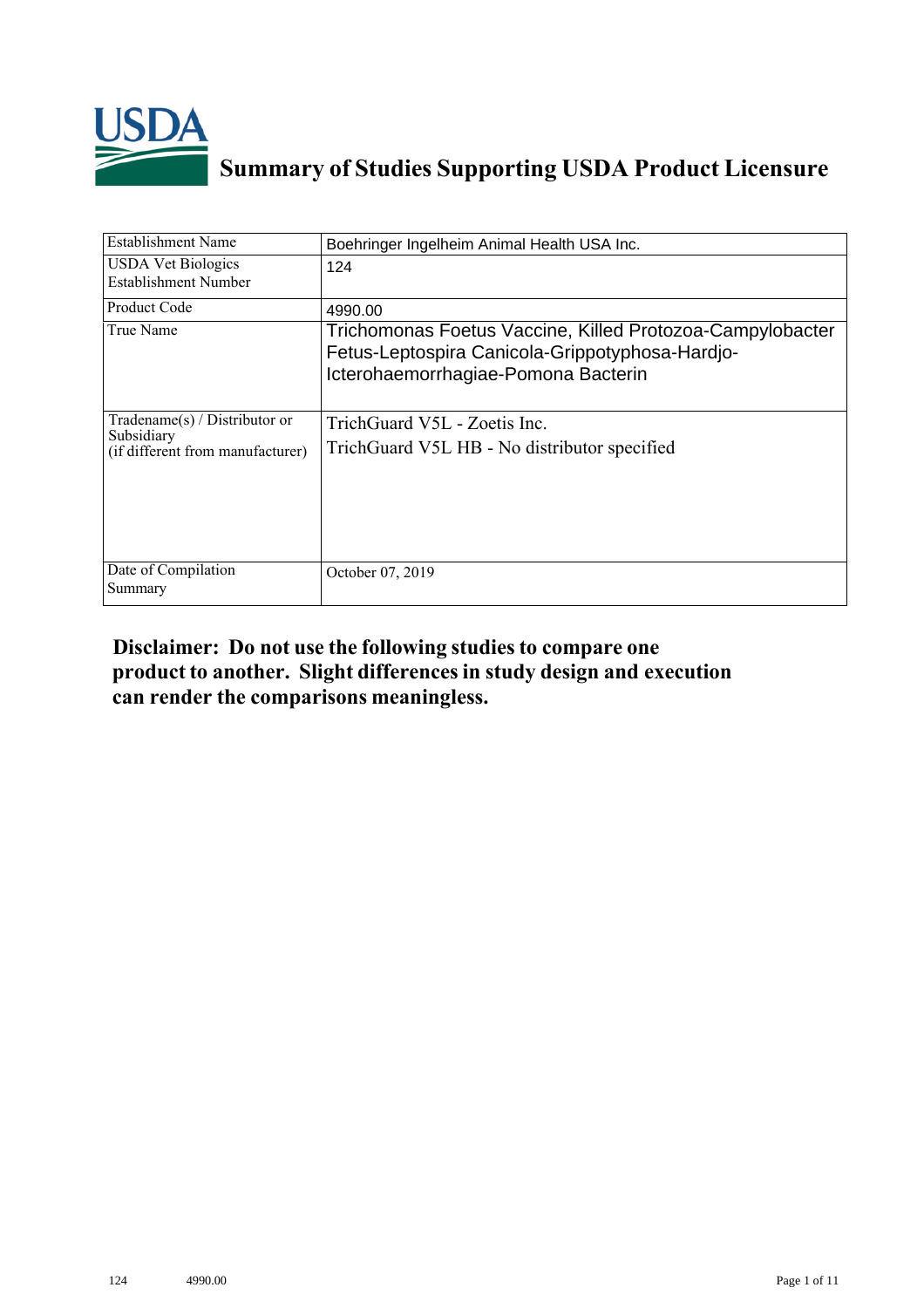| <b>Study Type</b>              | Efficacy                                                                                                                                                                                      |  |  |  |  |  |  |
|--------------------------------|-----------------------------------------------------------------------------------------------------------------------------------------------------------------------------------------------|--|--|--|--|--|--|
| <b>Pertaining to</b>           | Campylobacter fetus                                                                                                                                                                           |  |  |  |  |  |  |
| <b>Study Purpose</b>           | Demonstration of efficacy against Campylobacter fetus                                                                                                                                         |  |  |  |  |  |  |
| <b>Product Administration</b>  |                                                                                                                                                                                               |  |  |  |  |  |  |
| <b>Study Animals</b>           | <b>Bovine</b>                                                                                                                                                                                 |  |  |  |  |  |  |
| <b>Challenge Description</b>   |                                                                                                                                                                                               |  |  |  |  |  |  |
| <b>Interval observed after</b> |                                                                                                                                                                                               |  |  |  |  |  |  |
| challenge                      |                                                                                                                                                                                               |  |  |  |  |  |  |
| <b>Results</b>                 | Study data were evaluated by USDA-APHIS prior to product<br>licensure and met regulatory standards for acceptance at the time<br>of submission. Study data, however, are no longer available. |  |  |  |  |  |  |
| <b>USDA Approval Date</b>      | January 7, 1992                                                                                                                                                                               |  |  |  |  |  |  |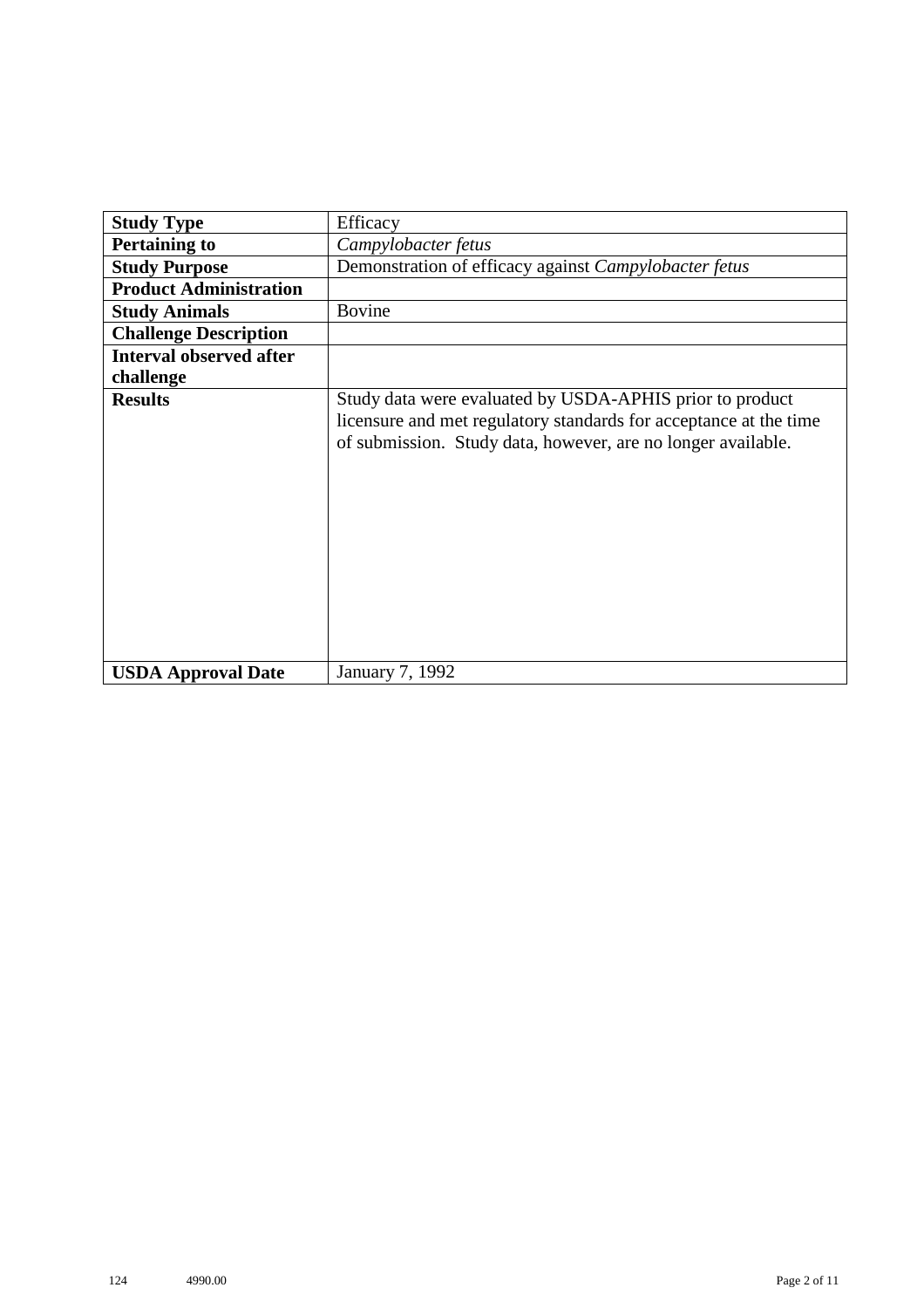| <b>Study Type</b>              | Efficacy                                                                                                                                                                                      |  |  |  |  |  |
|--------------------------------|-----------------------------------------------------------------------------------------------------------------------------------------------------------------------------------------------|--|--|--|--|--|
| <b>Pertaining to</b>           | Leptospira canicola                                                                                                                                                                           |  |  |  |  |  |
| <b>Study Purpose</b>           | Demonstration of efficacy against Leptospira canicola                                                                                                                                         |  |  |  |  |  |
| <b>Product Administration</b>  |                                                                                                                                                                                               |  |  |  |  |  |
| <b>Study Animals</b>           | <b>Bovine</b>                                                                                                                                                                                 |  |  |  |  |  |
| <b>Challenge Description</b>   |                                                                                                                                                                                               |  |  |  |  |  |
| <b>Interval observed after</b> |                                                                                                                                                                                               |  |  |  |  |  |
| challenge                      |                                                                                                                                                                                               |  |  |  |  |  |
| <b>Results</b>                 | Study data were evaluated by USDA-APHIS prior to product<br>licensure and met regulatory standards for acceptance at the time<br>of submission. Study data, however, are no longer available. |  |  |  |  |  |
| <b>USDA Approval Date</b>      | January 7, 1992                                                                                                                                                                               |  |  |  |  |  |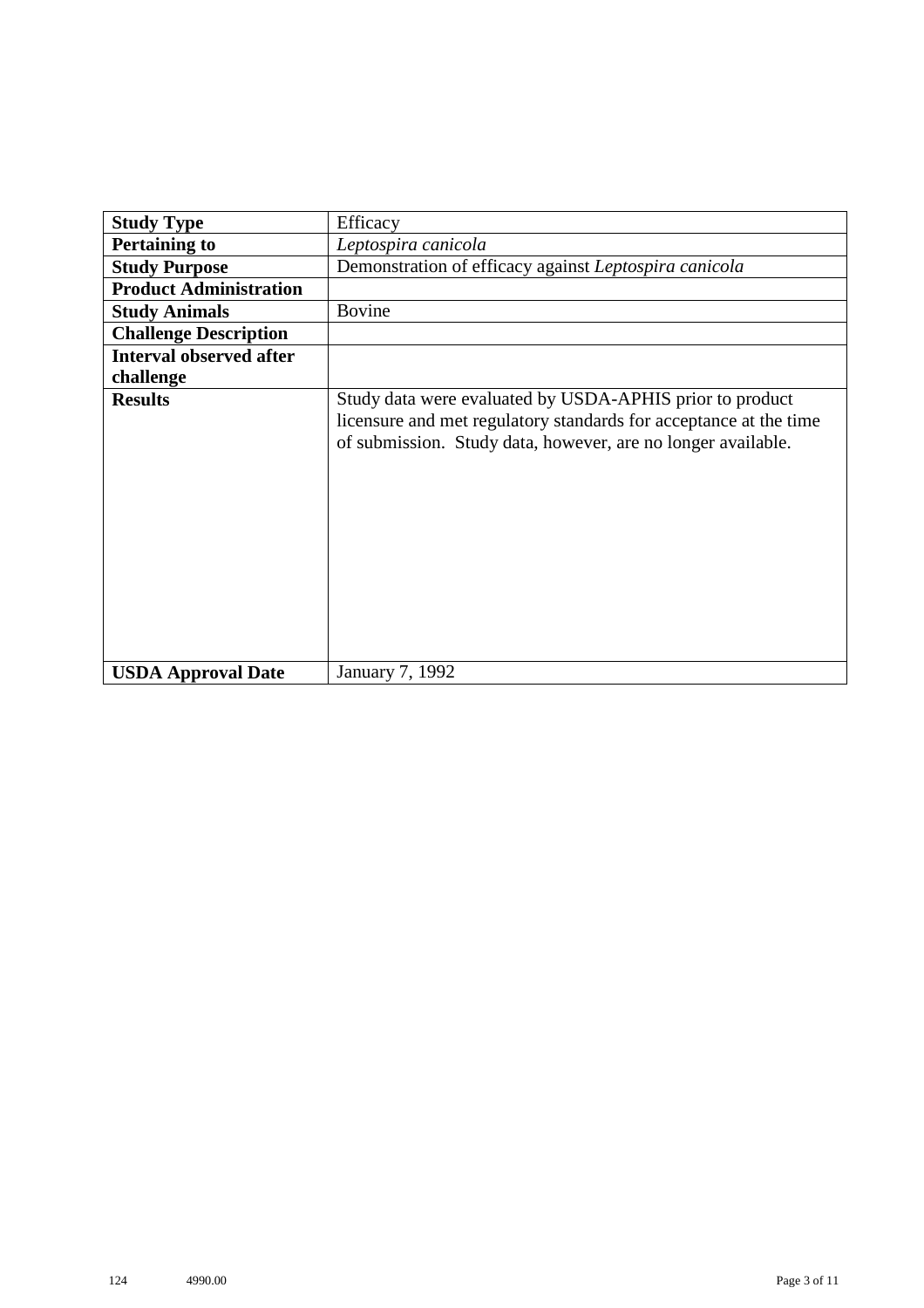| <b>Study Type</b>              | Efficacy                                                                                                                                                                                      |  |  |  |  |  |  |
|--------------------------------|-----------------------------------------------------------------------------------------------------------------------------------------------------------------------------------------------|--|--|--|--|--|--|
| <b>Pertaining to</b>           | Leptospira grippotyphosa                                                                                                                                                                      |  |  |  |  |  |  |
| <b>Study Purpose</b>           | Demonstration of efficacy against Leptospira grippotyphosa                                                                                                                                    |  |  |  |  |  |  |
| <b>Product Administration</b>  |                                                                                                                                                                                               |  |  |  |  |  |  |
| <b>Study Animals</b>           | <b>Bovine</b>                                                                                                                                                                                 |  |  |  |  |  |  |
| <b>Challenge Description</b>   |                                                                                                                                                                                               |  |  |  |  |  |  |
| <b>Interval observed after</b> |                                                                                                                                                                                               |  |  |  |  |  |  |
| challenge                      |                                                                                                                                                                                               |  |  |  |  |  |  |
| <b>Results</b>                 | Study data were evaluated by USDA-APHIS prior to product<br>licensure and met regulatory standards for acceptance at the time<br>of submission. Study data, however, are no longer available. |  |  |  |  |  |  |
| <b>USDA Approval Date</b>      | January 7, 1992                                                                                                                                                                               |  |  |  |  |  |  |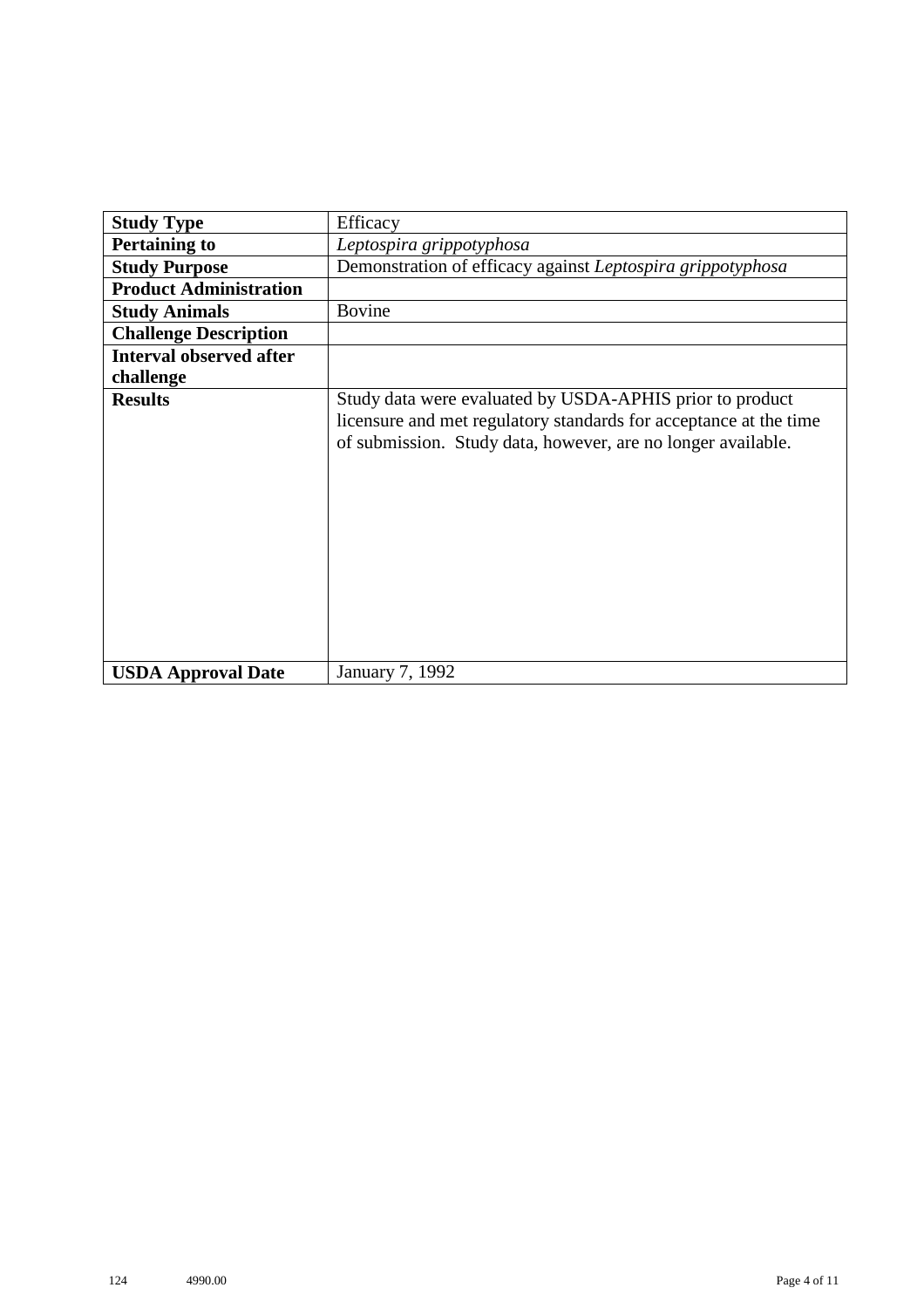| <b>Study Type</b>              | Efficacy                                                                                                                                                                                      |  |  |  |  |  |
|--------------------------------|-----------------------------------------------------------------------------------------------------------------------------------------------------------------------------------------------|--|--|--|--|--|
|                                |                                                                                                                                                                                               |  |  |  |  |  |
| <b>Pertaining to</b>           | Leptospira hardjo                                                                                                                                                                             |  |  |  |  |  |
| <b>Study Purpose</b>           | Demonstration of efficacy against Leptospira hardjo                                                                                                                                           |  |  |  |  |  |
| <b>Product Administration</b>  |                                                                                                                                                                                               |  |  |  |  |  |
| <b>Study Animals</b>           | <b>Bovine</b>                                                                                                                                                                                 |  |  |  |  |  |
| <b>Challenge Description</b>   |                                                                                                                                                                                               |  |  |  |  |  |
| <b>Interval observed after</b> |                                                                                                                                                                                               |  |  |  |  |  |
| challenge                      |                                                                                                                                                                                               |  |  |  |  |  |
| <b>Results</b>                 | Study data were evaluated by USDA-APHIS prior to product<br>licensure and met regulatory standards for acceptance at the time<br>of submission. Study data, however, are no longer available. |  |  |  |  |  |
| <b>USDA Approval Date</b>      | January 7, 1992                                                                                                                                                                               |  |  |  |  |  |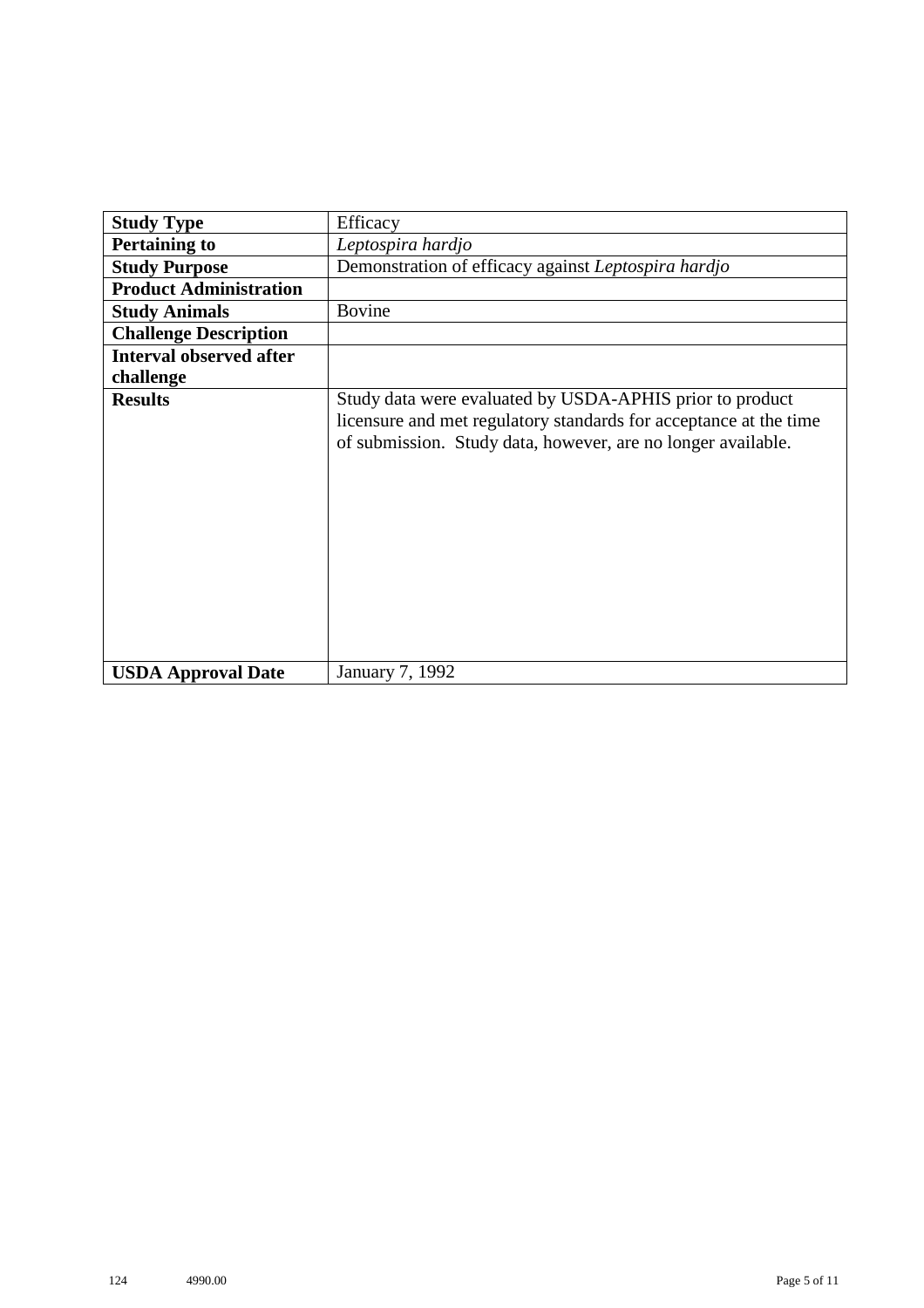| <b>Study Type</b>            | Efficacy                                                  |                                                                         |            |                                                                     |  |  |  |  |  |
|------------------------------|-----------------------------------------------------------|-------------------------------------------------------------------------|------------|---------------------------------------------------------------------|--|--|--|--|--|
| <b>Pertaining to</b>         | Leptospira hardjo                                         |                                                                         |            |                                                                     |  |  |  |  |  |
| <b>Study Purpose</b>         |                                                           |                                                                         |            | Demonstration of efficacy against Leptospira borgpetersenii serovar |  |  |  |  |  |
|                              | hardjo-bovis                                              |                                                                         |            |                                                                     |  |  |  |  |  |
| <b>Product</b>               | Two doses, 21 days apart, Subcutaneously                  |                                                                         |            |                                                                     |  |  |  |  |  |
| <b>Administration</b>        |                                                           |                                                                         |            |                                                                     |  |  |  |  |  |
| <b>Study Animals</b>         |                                                           | 27 bovine (14 vaccinates, 13 controls), 6-10 month old heifers          |            |                                                                     |  |  |  |  |  |
| <b>Challenge Description</b> |                                                           |                                                                         |            | Challenged with Leptospira borgpetersenii serovar hardjo-bovis on   |  |  |  |  |  |
|                              |                                                           | 62, 63 and 64 days after the second vaccination                         |            |                                                                     |  |  |  |  |  |
| <b>Interval observed</b>     |                                                           | Cattle were observed daily for 10 days after challenge, then three      |            |                                                                     |  |  |  |  |  |
| after challenge              |                                                           |                                                                         |            | times weekly for 7 weeks. Urine samples were taken weekly for 8     |  |  |  |  |  |
|                              |                                                           |                                                                         |            | weeks. On day 62 and 63 after challenge, kidneys were cultured for  |  |  |  |  |  |
|                              | Leptospira isolation.                                     |                                                                         |            |                                                                     |  |  |  |  |  |
| <b>Results</b>               | Results of the study are summarized as follows:           |                                                                         |            |                                                                     |  |  |  |  |  |
|                              |                                                           |                                                                         |            |                                                                     |  |  |  |  |  |
|                              |                                                           | Urine cultures were positive for <i>Leptospira</i> on at least one day: |            |                                                                     |  |  |  |  |  |
|                              | # Positive / Total<br>% Unaffected<br>% Affected<br>Group |                                                                         |            |                                                                     |  |  |  |  |  |
|                              | <b>Vaccinates</b>                                         | 0/14                                                                    | $0\%$      | 100%                                                                |  |  |  |  |  |
|                              | <b>Controls</b>                                           | 13/13                                                                   | $100\%$    | $0\%$                                                               |  |  |  |  |  |
|                              |                                                           |                                                                         |            |                                                                     |  |  |  |  |  |
|                              |                                                           | Kidney cultures were positive for Leptospira at necropsy:               |            |                                                                     |  |  |  |  |  |
|                              | Group                                                     | # Positive / Total                                                      | % Affected | $\frac{0}{0}$                                                       |  |  |  |  |  |
|                              |                                                           |                                                                         |            | <b>Unaffected</b>                                                   |  |  |  |  |  |
|                              | <b>Vaccinates</b>                                         | 0/14                                                                    | $0\%$      | 100%                                                                |  |  |  |  |  |
|                              | <b>Controls</b>                                           | 13/13                                                                   | 100%       | $0\%$                                                               |  |  |  |  |  |
|                              |                                                           |                                                                         |            |                                                                     |  |  |  |  |  |
|                              |                                                           | See tables on the following pages for data.                             |            |                                                                     |  |  |  |  |  |
| <b>USDA Approval Date</b>    | January 14, 2015                                          |                                                                         |            |                                                                     |  |  |  |  |  |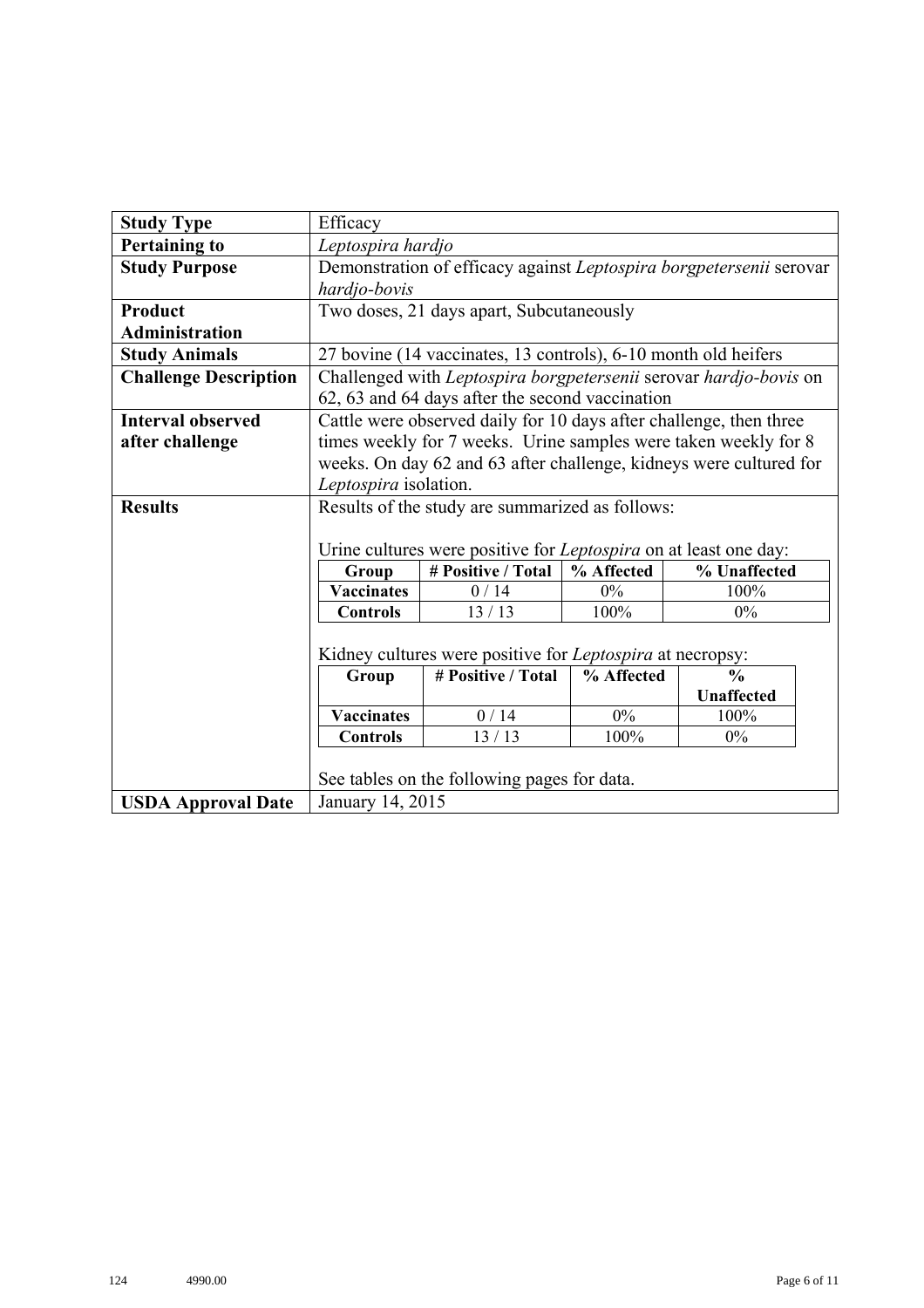# **Urine and Kidney Cultures:**

#### **Vaccinates:**

|                         |                          | <b>Weekly Urine Observations</b> |   |   |   |   |  |                          | <b>Overall Urine</b> | <b>Overall Kidney</b> |
|-------------------------|--------------------------|----------------------------------|---|---|---|---|--|--------------------------|----------------------|-----------------------|
| Animal#                 |                          | $\overline{2}$                   | 3 | 4 | 5 | 6 |  | 8                        | Outcome              | Outcome               |
| 1                       | $\blacksquare$           |                                  |   |   |   |   |  |                          | Negative             | Negative              |
| $\overline{\mathbf{4}}$ | $\blacksquare$           |                                  |   |   |   |   |  | $\overline{\phantom{0}}$ | Negative             | Negative              |
| 13                      | $\overline{\phantom{a}}$ | ۰                                |   |   |   |   |  | $\blacksquare$           | Negative             | Negative              |
| 16                      | ۰                        |                                  |   |   |   |   |  | ۰                        | Negative             | Negative              |
| 19                      | ۰                        | -                                |   |   |   |   |  | $\overline{\phantom{0}}$ | Negative             | Negative              |
| 25                      | ۰                        |                                  |   |   |   |   |  | $\blacksquare$           | Negative             | Negative              |
| 31                      | ۰                        |                                  |   |   |   |   |  |                          | Negative             | Negative              |
| 35                      | $\overline{\phantom{0}}$ | -                                |   |   |   |   |  | -                        | Negative             | Negative              |
| 48                      | ۰                        |                                  |   |   |   |   |  | $\blacksquare$           | Negative             | Negative              |
| 54                      | ۰                        |                                  |   |   |   |   |  | ۰                        | Negative             | Negative              |
| 57                      | -                        |                                  |   |   |   |   |  | $\blacksquare$           | Negative             | Negative              |
| 61                      | -                        | -                                |   |   |   |   |  | $\blacksquare$           | Negative             | Negative              |
| 65                      | ۰                        |                                  |   |   |   |   |  | ۰                        | Negative             | Negative              |
| 66                      | $\overline{\phantom{0}}$ |                                  |   |   |   |   |  |                          | Negative             | Negative              |

## **Controls:**

| Animal# |                          | <b>Weekly Urine Observations</b> |     |     |     |     |                          |     | <b>Overall Urine</b> | <b>Overall Kidney</b> |
|---------|--------------------------|----------------------------------|-----|-----|-----|-----|--------------------------|-----|----------------------|-----------------------|
|         | ш                        | 2                                | 3   | 4   | 5   | 6   | 7                        | 8   | <b>Outcome</b>       | <b>Outcome</b>        |
| 6       | $\overline{\phantom{0}}$ | $+$                              | $+$ | $+$ | $+$ | $+$ | $+$                      | $+$ | Positive             | Positive              |
| 10      | $\overline{\phantom{0}}$ | $+$                              | $+$ | $+$ | $+$ | $+$ | $+$                      | $+$ | Positive             | Positive              |
| 18      | $\overline{\phantom{0}}$ | $+$                              | $+$ | $+$ | $+$ | $+$ | $+$                      | $+$ | Positive             | Positive              |
| 28      | $\overline{\phantom{0}}$ | $+$                              | $+$ | $+$ | $+$ | $+$ | $+$                      | $+$ | Positive             | Positive              |
| 32      | $\overline{\phantom{0}}$ |                                  | $+$ | $+$ | $+$ | Ŧ   | $+$                      | $+$ | Positive             | Positive              |
| 41      | $\overline{\phantom{0}}$ |                                  | $+$ | $+$ | $+$ | $+$ | $+$                      | $+$ | Positive             | Positive              |
| 43      | $\overline{\phantom{0}}$ | $+$                              | $+$ | $+$ | $+$ | $+$ | $+$                      | $+$ | Positive             | Positive              |
| 49      | $\overline{\phantom{0}}$ | $+$                              | $+$ | $+$ | $+$ | $+$ | $+$                      | $+$ | <b>Positive</b>      | Positive              |
| 50      | $\overline{\phantom{0}}$ | $\blacksquare$                   | $+$ | $+$ | $+$ | $+$ | $\overline{\phantom{0}}$ | $+$ | Positive             | Positive              |
| 59      | $\overline{\phantom{0}}$ | $+$                              | $+$ | $+$ | $+$ | $+$ | $+$                      | $+$ | Positive             | Positive              |
| 60      | -                        | $+$                              | $+$ | $+$ | $+$ | $+$ | $+$                      | $+$ | Positive             | Positive              |
| 67      | ۰                        | $\overline{\phantom{0}}$         | $+$ | $+$ | $+$ | $+$ | $+$                      | $+$ | Positive             | Positive              |
| 68      | $\overline{\phantom{a}}$ | $+$                              | $+$ | $+$ | $+$ | $+$ | $+$                      | $+$ | Positive             | Positive              |

#### Weekly Urine Observations:

- = Urine sample was negative for *Leptospira* 

+ = Urine sample was positive for *Leptospira* (highlighted yellow)

## Overall Urine / Kidney Outcome:

Negative = All urine / kidney samples were negative for *Leptospira* Positive = At least one urine / kidney sample was positive for *Leptospira* (highlighted yellow)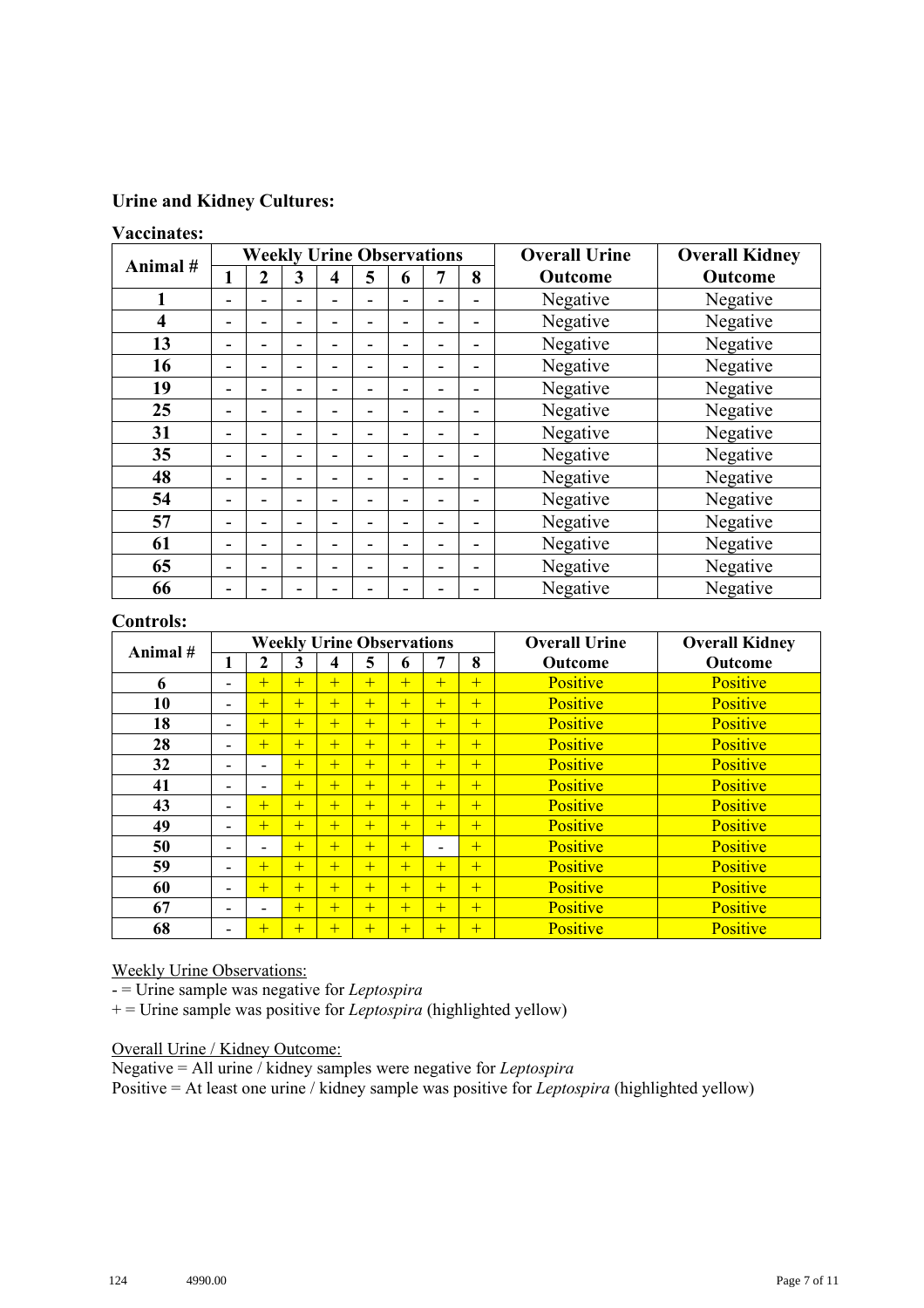| <b>Study Type</b>              | Efficacy                                                                                                                                                                                      |
|--------------------------------|-----------------------------------------------------------------------------------------------------------------------------------------------------------------------------------------------|
| <b>Pertaining to</b>           | Leptospira icterohaemorrhagiae                                                                                                                                                                |
| <b>Study Purpose</b>           | Demonstration of efficacy against Leptospira icterohaemorrhagiae                                                                                                                              |
| <b>Product Administration</b>  |                                                                                                                                                                                               |
| <b>Study Animals</b>           | <b>Bovine</b>                                                                                                                                                                                 |
| <b>Challenge Description</b>   |                                                                                                                                                                                               |
| <b>Interval observed after</b> |                                                                                                                                                                                               |
| challenge                      |                                                                                                                                                                                               |
| <b>Results</b>                 | Study data were evaluated by USDA-APHIS prior to product<br>licensure and met regulatory standards for acceptance at the time<br>of submission. Study data, however, are no longer available. |
| <b>USDA Approval Date</b>      | January 7, 1992                                                                                                                                                                               |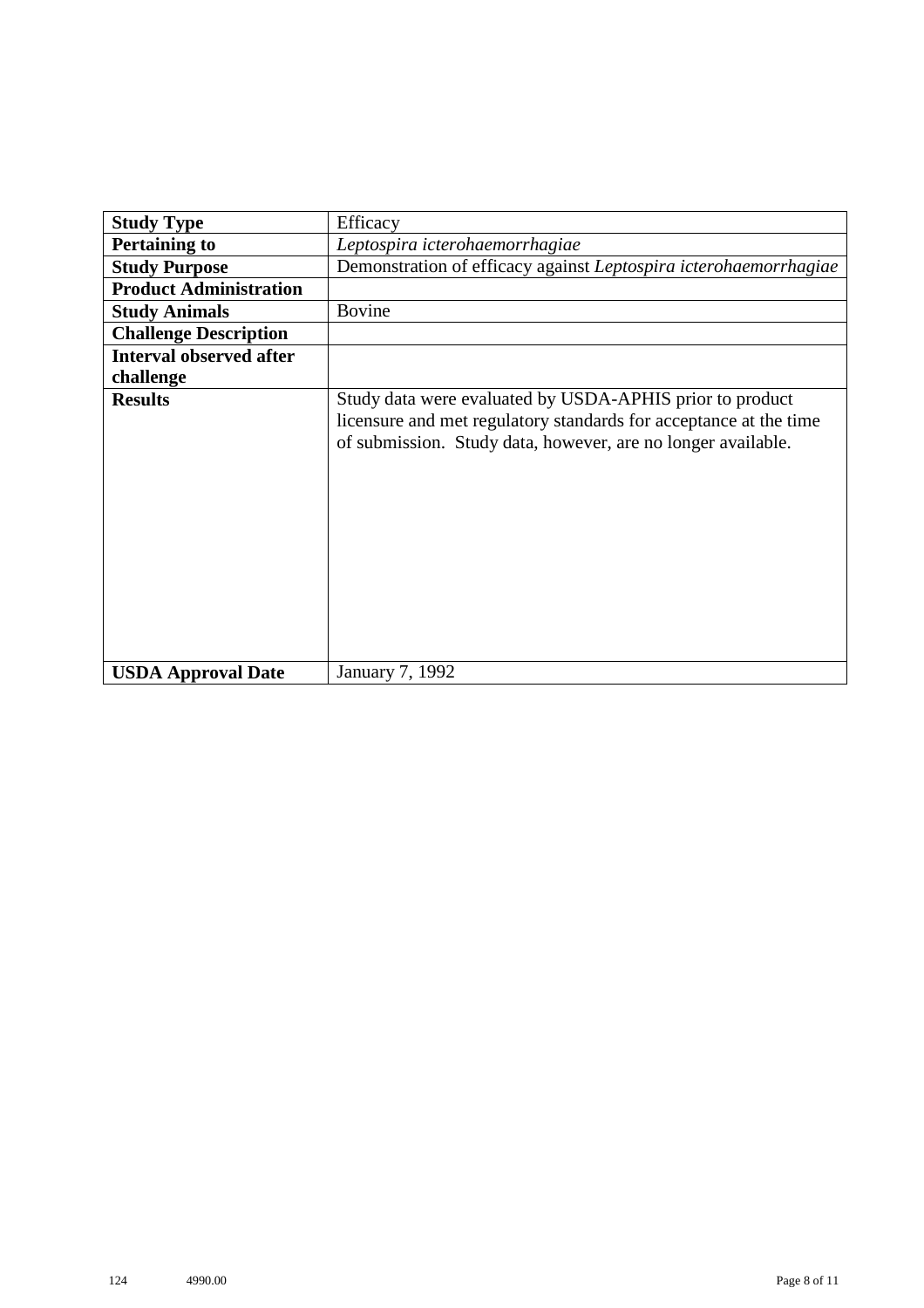| <b>Study Type</b>              | Efficacy                                                                                                                                                                                      |  |  |  |  |  |
|--------------------------------|-----------------------------------------------------------------------------------------------------------------------------------------------------------------------------------------------|--|--|--|--|--|
| <b>Pertaining to</b>           | Leptospira pomona                                                                                                                                                                             |  |  |  |  |  |
| <b>Study Purpose</b>           | Demonstration of efficacy against Leptospira pomona                                                                                                                                           |  |  |  |  |  |
| <b>Product Administration</b>  |                                                                                                                                                                                               |  |  |  |  |  |
| <b>Study Animals</b>           | <b>Bovine</b>                                                                                                                                                                                 |  |  |  |  |  |
| <b>Challenge Description</b>   |                                                                                                                                                                                               |  |  |  |  |  |
| <b>Interval observed after</b> |                                                                                                                                                                                               |  |  |  |  |  |
| challenge                      |                                                                                                                                                                                               |  |  |  |  |  |
| <b>Results</b>                 | Study data were evaluated by USDA-APHIS prior to product<br>licensure and met regulatory standards for acceptance at the time<br>of submission. Study data, however, are no longer available. |  |  |  |  |  |
| <b>USDA Approval Date</b>      | January 7, 1992                                                                                                                                                                               |  |  |  |  |  |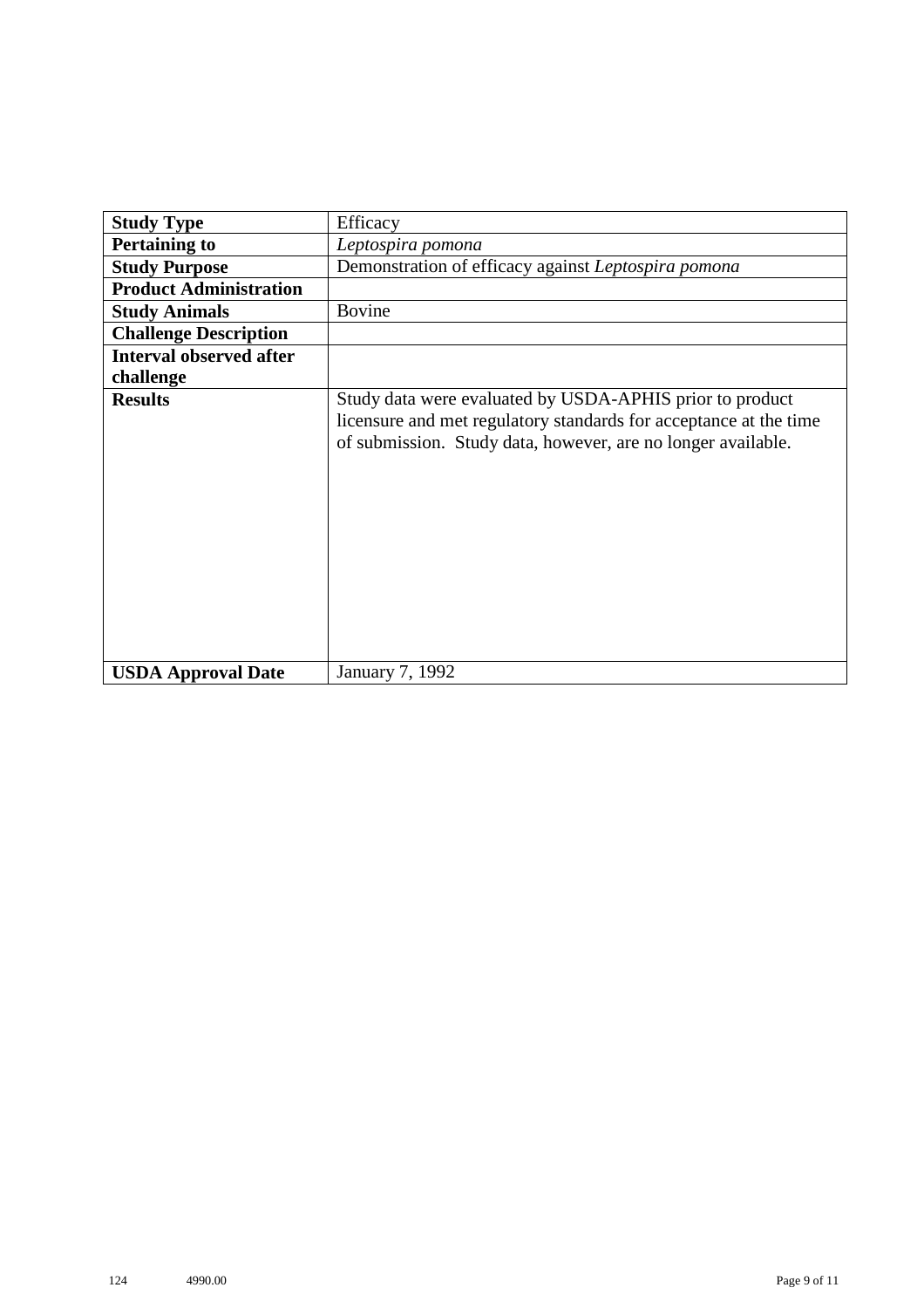| <b>Study Type</b>              | Efficacy                                                                                                                                                                                                                                                                                                                    |  |  |  |  |
|--------------------------------|-----------------------------------------------------------------------------------------------------------------------------------------------------------------------------------------------------------------------------------------------------------------------------------------------------------------------------|--|--|--|--|
| <b>Pertaining to</b>           | Trichomonas foetus                                                                                                                                                                                                                                                                                                          |  |  |  |  |
| <b>Study Purpose</b>           | Demonstration of efficacy against disease caused by Trichomonas                                                                                                                                                                                                                                                             |  |  |  |  |
|                                | <i>foetus</i> including shedding of T. foetus                                                                                                                                                                                                                                                                               |  |  |  |  |
| <b>Product Administration</b>  |                                                                                                                                                                                                                                                                                                                             |  |  |  |  |
| <b>Study Animals</b>           | Bovine                                                                                                                                                                                                                                                                                                                      |  |  |  |  |
| <b>Challenge Description</b>   |                                                                                                                                                                                                                                                                                                                             |  |  |  |  |
| <b>Interval observed after</b> |                                                                                                                                                                                                                                                                                                                             |  |  |  |  |
| challenge                      |                                                                                                                                                                                                                                                                                                                             |  |  |  |  |
| <b>Results</b>                 | Study data were evaluated by USDA-APHIS prior to product<br>licensure and met regulatory standards for acceptance at the time<br>of submission. No data are published because this study was<br>submitted to USDA-APHIS prior to January 1, 2007, and APHIS<br>only requires publication of data submitted after that date. |  |  |  |  |
| <b>USDA Approval Date</b>      | May 17, 1991                                                                                                                                                                                                                                                                                                                |  |  |  |  |